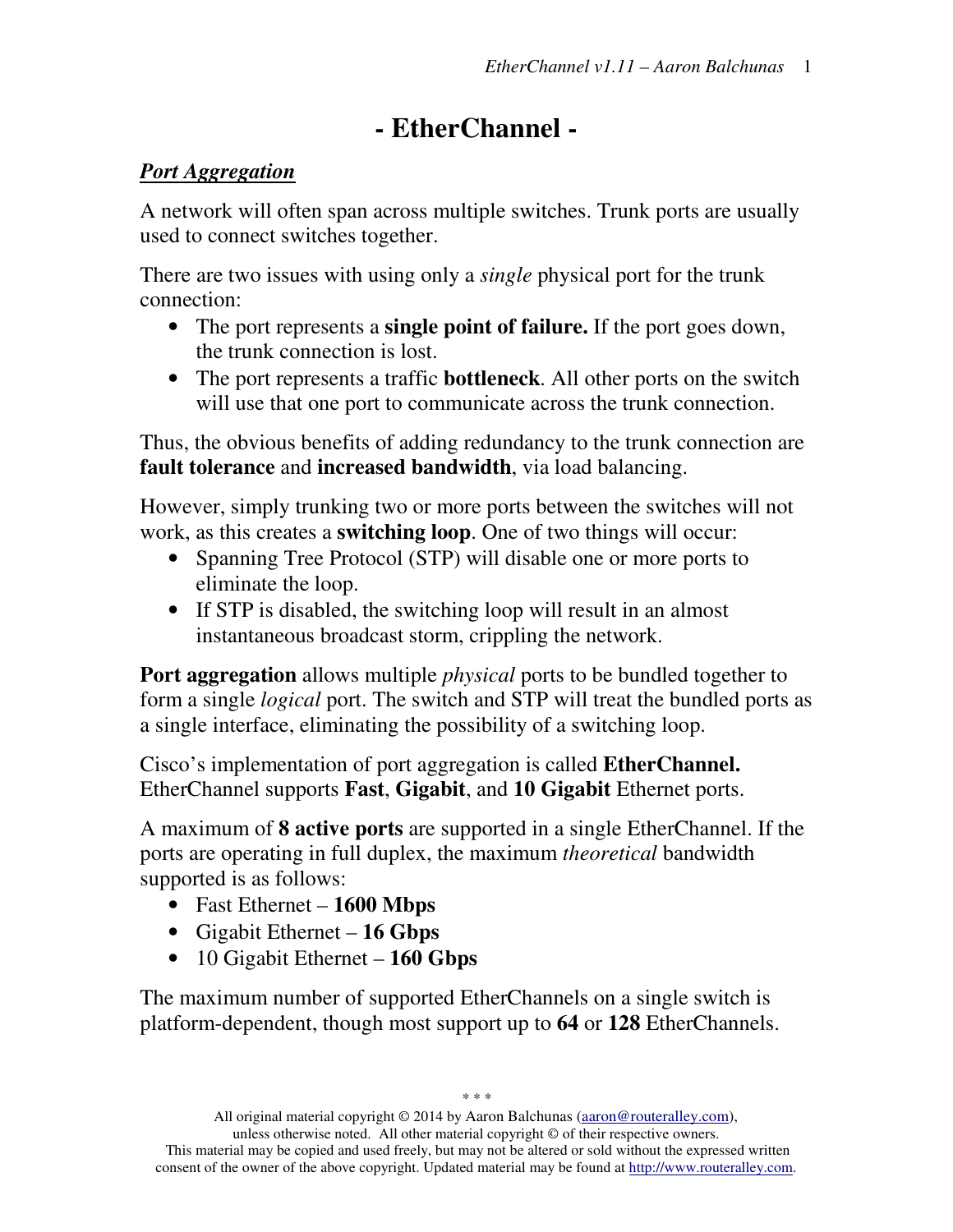#### *EtherChannel Requirements*

The previous section described the benefits of port aggregation for a trunk connection. However, EtherChannels can be formed with *either* access or trunk ports. EtherChannels are also supported on Layer-3 interfaces.

Implementing an EtherChannel for access ports provides increased bandwidth and redundancy to a host device, such as a server. However, the host device must support a **port aggregation protocol**, such as LACP. Port aggregation protocols are covered in great detail later in this guide.

Similarly, implementing EtherChannel for trunk connections provides increased bandwidth and redundancy to other switches.



If a port in an EtherChannel bundle fails, traffic will be redistributed across the remaining ports in the bundle. This happens nearly *instantaneously*.

For an EtherChannel to become active, all ports in the bundle **must be configured identically**, regardless if the EtherChannel is being used with access or trunk ports. Port settings that must be identical include the following:

- **Speed** settings
- **Duplex** settings
- **STP** settings
- **VLAN membership** (for access ports)
- **Native VLAN** (for trunk ports)
- **Allowed VLANs** (for trunk ports)
- **Trunking encapsulation protocol** (for trunk ports)

On trunk connections, the above settings must be configured identically across all participating ports on *both* switches.

Historically, **port-security** has not been supported on an EtherChannel. Newer platforms may provide support as long as port-security is enabled on both the physical interfaces and the EtherChannel itself.

*\* \* \**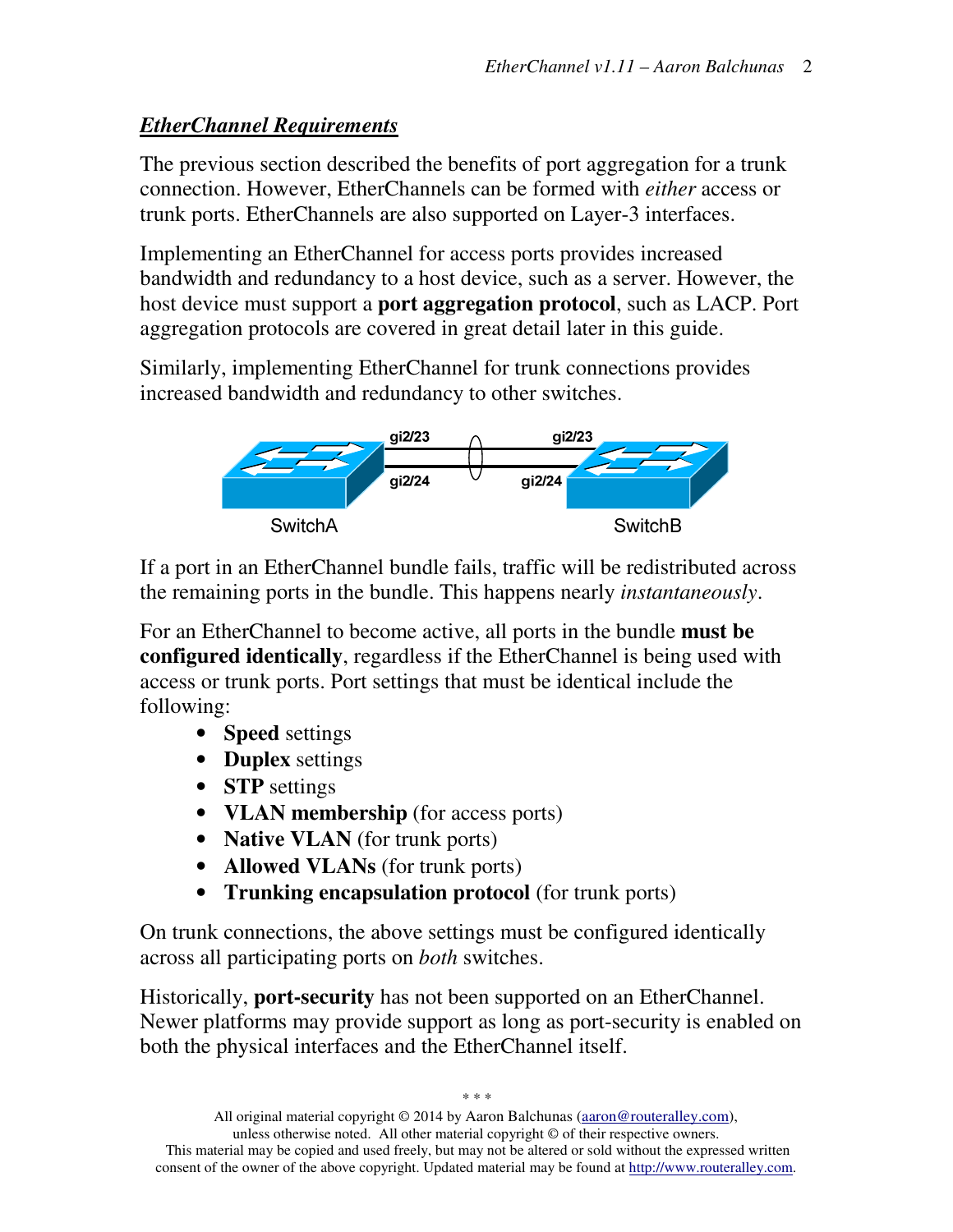#### *EtherChannel Load-Balancing*

Traffic sent across an EtherChannel is *not* evenly distributed across all ports in the bundle. Instead, EtherChannel utilizes a load-balancing algorithm to determine the port to send the traffic out, based on one of several criteria:

- Source IP address **src-ip**
- Destination IP address **dst-ip**
- Source *and* destination IP address **src-dst-ip**
- Source MAC address **src-mac**
- Destination MAC address **dst-mac**
- Source *and* Destination MAC address **src-dst-mac**
- Source TCP/UDP port number **src-port**
- Destination TCP/UDP port number **dst-port**
- Source *and* destination port number **src-dst-port**

Using a deterministic algorithm prevents perfect load-balancing. However, a particular traffic flow is forced to always use the same port in the bundle, preventing out-of-order delivery.

The default load-balancing method for a Layer-2 EtherChannel is either **srcmac** or **src-dst-mac**, depending on the platform. The default method for a Layer-3 EtherChannel is **src-dst-ip**.

The load-balancing method must be configured *globally* on the switch:

**Switch(config)#** *port-channel load-balance src-dst-mac* 

To display the currently configured load-balancing method:

**Switch#** *show etherchannel load-balance* 

EtherChannel Load-balancing Configuration: src-dst-mac

To view the load on each port in an EtherChannel (output abbreviated):

**Switch#** *show etherchannel 1 port-channel* 

|     |    | Index Load Port EC state      |  |
|-----|----|-------------------------------|--|
|     |    | -------+------+--------+----- |  |
| (1) |    | 55 Gi2/23 active              |  |
|     | 3A | Gi2/24 active                 |  |

The load is rather cryptically represented in a hexadecimal value.

(Reference: http://www.cisco.com/c/en/us/support/docs/lan-switching/etherchannel/12023-4.html)

*\* \* \**  All original material copyright © 2014 by Aaron Balchunas (aaron@routeralley.com), unless otherwise noted. All other material copyright © of their respective owners. This material may be copied and used freely, but may not be altered or sold without the expressed written

consent of the owner of the above copyright. Updated material may be found at http://www.routeralley.com.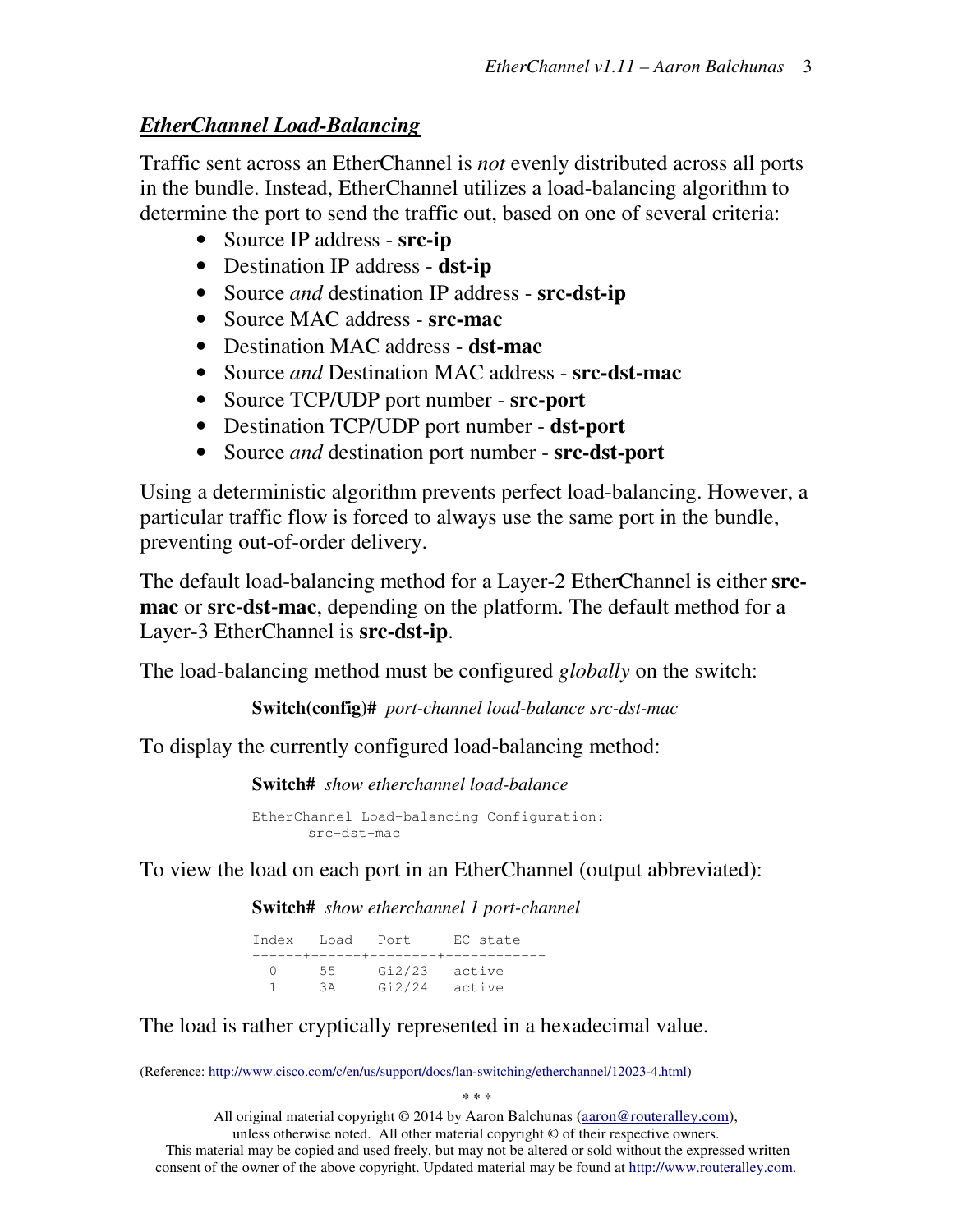#### *EtherChannel Load-Balancing Example*

Consider the following example, where ports *gi2/23* and *gi2/24* on both switches are members of an EtherChannel:



Assume that the load-balancing method is **src-ip.** The first port in the EtherChannel will become Link0; the second will become Link1.

The two links in the EtherChannel can be represented in one binary **bit**. The load-balancing algorithm will create an index that associates Link0 with a binary bit of *0,* and Link1 with a bit of *1.* 

As traffic passes through the EtherChannel, the algorithm will convert the source IP addresses into a binary hash, to compare against the index. For example, consider the following IP addresses and their binary equivalents:

| 10.1.1.2 | 00001010.00000001.00000001.00000010 |
|----------|-------------------------------------|
| 10.1.1.3 | 00001010.00000001.00000001.00000011 |

Because there are only two ports in the EtherChannel, only one bit needs to be considered in the IP address – **the last bit.** The first address ends with a *0* bit, and thus would be sent out *Link0*. The second address ends with a *1* bit, and thus would be sent down *Link1*. Simple, right?

An EtherChannel that contained four ports would require a 2-bit index, requiring that the *last two* bits of the IP address be considered:

| Link <sub>0</sub> | 0 <sup>0</sup> |
|-------------------|----------------|
| Link1             | $\Omega$ 1     |
| Link $\Omega$     | 10             |
| Link3             | 11             |

Best practice dictates that EtherChannels should contain an **even** number of ports, to promote uniform load-balancing. An EtherChannel can support an odd number of ports; however, this may result in one of the ports being severely overburdened due to uneven load-balancing.

*\* \* \**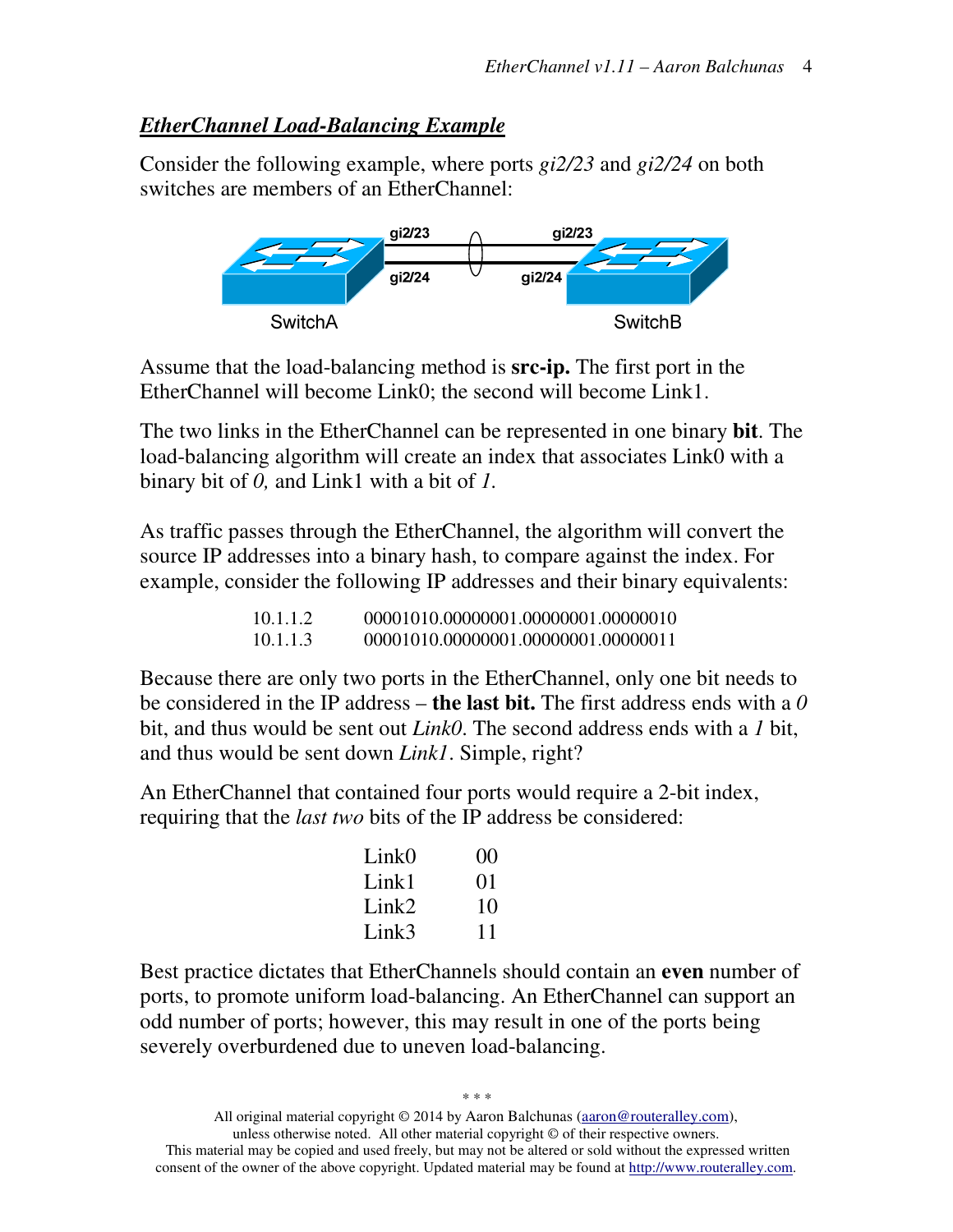#### *EtherChannel Load-Balancing Example (continued)*

Consider again the following example:



This time, assume that the load-balancing method is **src-dst-ip.** Again, the first port in the EtherChannel will become Link0; the second will become Link<sub>1</sub>.

Both the source *and* destination IP must be considered when choosing a link. This requires performing an **exclusive OR (XOR)** operation. In an XOR operation, if the two values being compared are *equal*, the result is *0.* If the two values are *not equal*, the result is *1.* 

The following illustrates all possible results with a 1-bit index:

| Source        |  |  |
|---------------|--|--|
| Destination   |  |  |
| <b>Result</b> |  |  |

Consider the following source and destination IP address pair:

Source 192.168.1.10 11000000.10101000.00000001.00001010 Destination 192.168.2.25 11000000.10101000.00000010.00011001

The XOR result of the above address pair would be *1.* Thus, the traffic would be sent out *Link1.*

The following illustrates all possible results with a 2-bit index, representing four ports:

| Source                                                      |  |  |  |  |  |  |  |  |
|-------------------------------------------------------------|--|--|--|--|--|--|--|--|
| Destination 00 01 10 11 00 01 10 11 00 01 10 11 00 01 10 11 |  |  |  |  |  |  |  |  |
| <b>Result</b>                                               |  |  |  |  |  |  |  |  |

There are four possible results (*00, 01, 10, 11*), corresponding to the four ports in the EtherChannel.

Regardless of the load-balancing method used, **STP** will always send its packets through the **first operational port** in an EtherChannel bundle.

*\* \* \**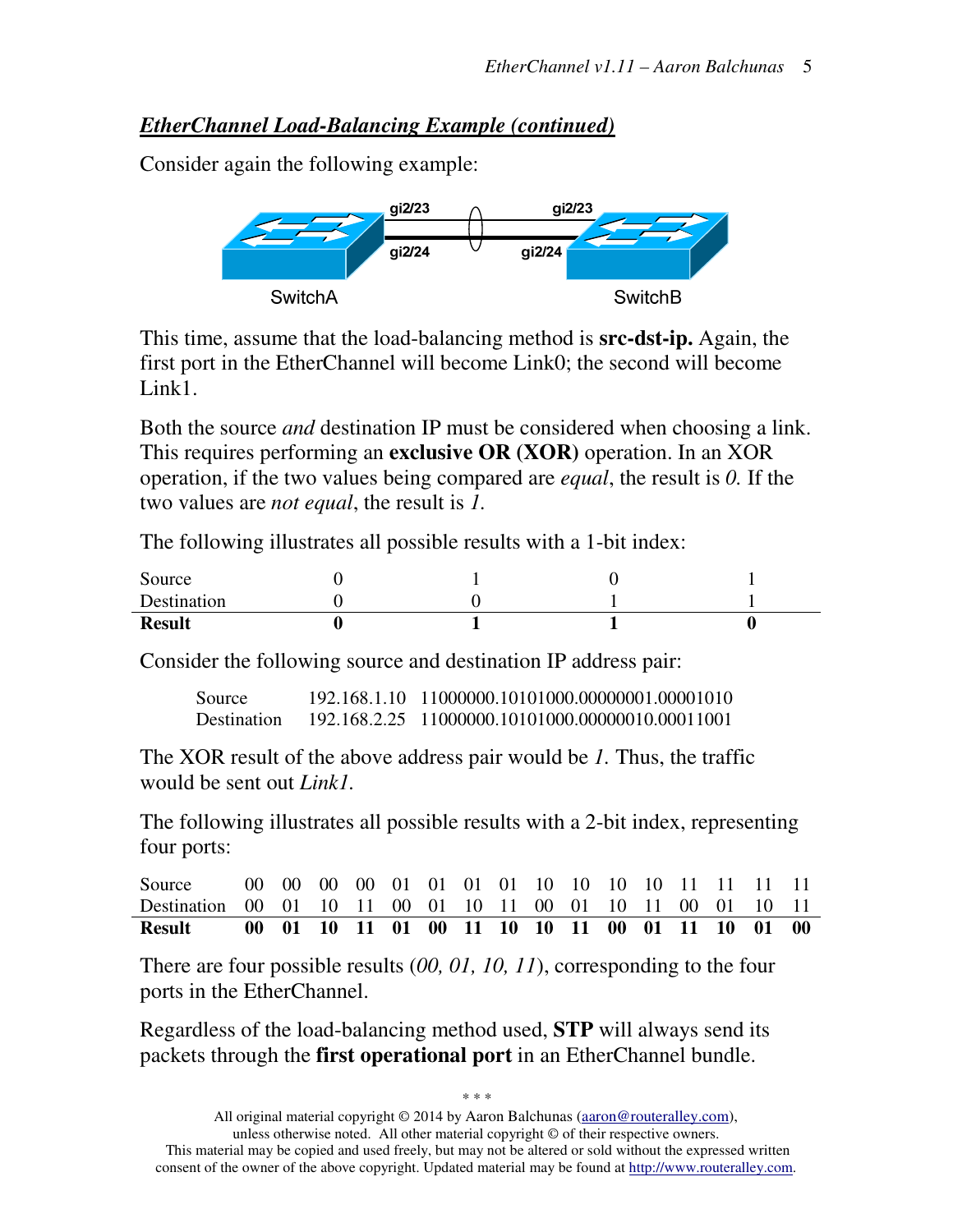#### *EtherChannel – Manual Configuration*

There are two methods of configuring an EtherChannel:

- **Manually**
- **Dynamically**, using an aggregation protocol

To *manually* configure two ports to join an EtherChannel:

**Switch(config)#** *interface range gi2/23 - 24* **Switch(config-if)#** *channel-group 1 mode on* 

The remote switch must also have the EtherChannel manually configured as *on*. Remember that speed, duplex, VLAN, and STP configuration must be configured identically across all participating ports on *both* switches.

The *channel-group* number identifies the EtherChannel on the local switch. This number does not need to match on both switches, though for documentation purposes it *should*.

Adding switch ports to a channel-group creates a logical **port-channel interface**. This interface can be configured by referencing the *channelgroup* number:

> **Switch(config)#** *interface port-channel 1* **Switch(config-if)#**

Changes made to the logical port-channel interface are applied to *all* physical switch ports in the channel-group:

> **Switch(config)#** *interface port-channel 1* **Switch(config-if)#** *switchport mode trunk* **Switch(config-if)#** *switchport trunk allowed vlan 50-100*

To configure a port-channel as a Layer-3 interface:

**Switch(config)#** *interface port-channel 1* **Switch(config-if)#** *no switchport* **Switch(config-if)#** *ip address 192.168.10.1 255.255.255.0* 

By default, a port-channel interface is *administratively shutdown*. To bring the port-channel online:

> **Switch(config)#** *interface port-channel 1* **Switch(config-if)#** *no shut*

Physical port properties, such as speed and duplex, must be configured on the physical interface, and not on the port-channel interface.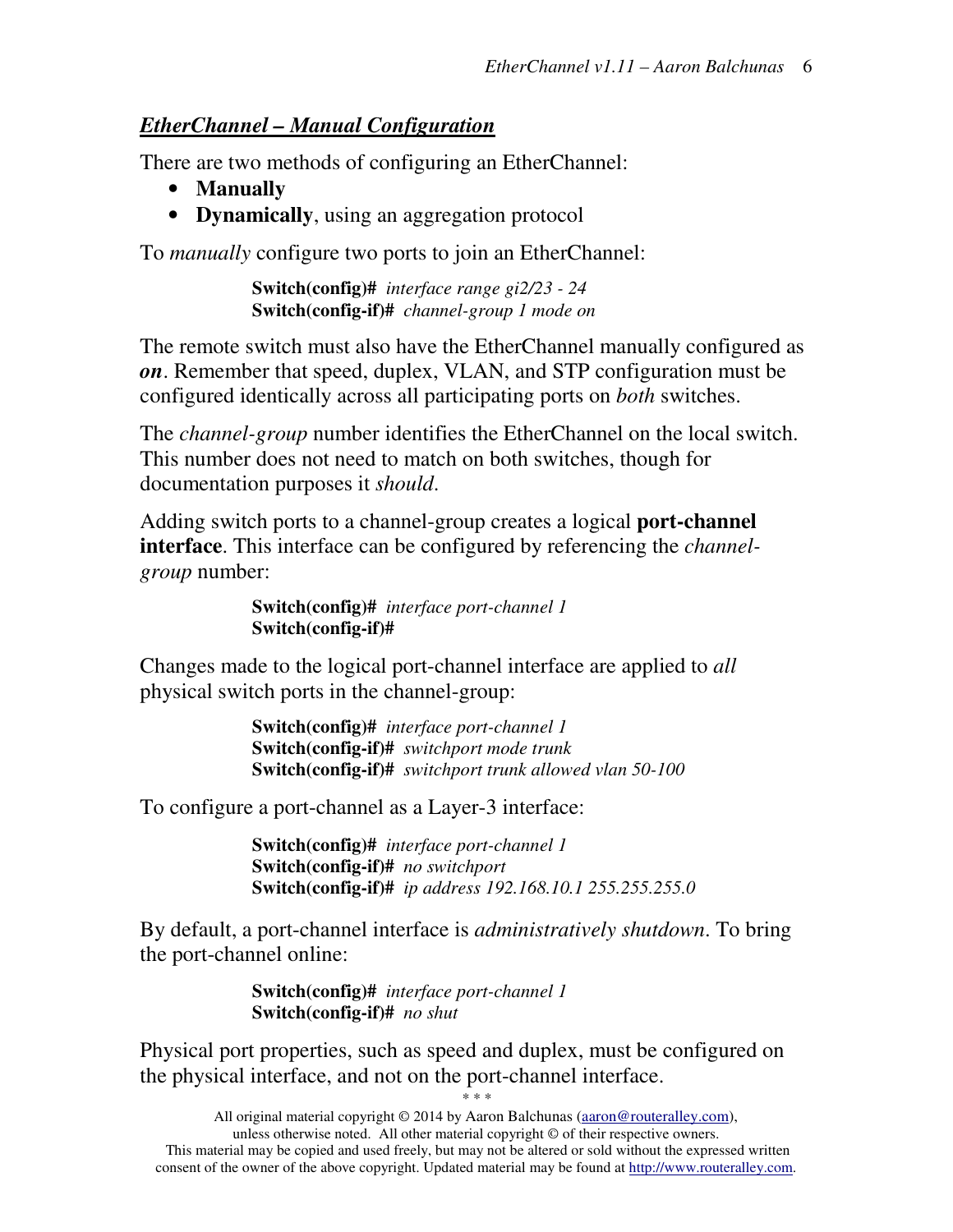#### *EtherChannel – Dynamic Configuration*

Cisco switches support two dynamic aggregation protocols:

- **PAgP (Port Aggregation Protocol)** Cisco proprietary aggregating protocol.
- **LACP (Link Aggregation Control Protocol)** IEEE standardized aggregation protocol, originally defined in 802.3ad.

Both PAgP and LACP exchange **negotiation packets** to form the EtherChannel. When an EtherChannel is configured *manually*, no negotiation packets are exchanged.

Thus, an EtherChannel **will never** form if one switch manually configured the EtherChannel, and the other switch is using a dynamic aggregation protocol.

PAgP and LACP are **not compatible –** both sides of an EtherChannel must use the *same* aggregation protocol.

## *EthernChannel - PAgP*

PAgP is a Cisco-proprietary aggregation protocol, and supports two modes:

- **Desirable** actively attempts to form a channel
- **Auto** waits for the remote switch to initiate the channel

A PAgP channel will form in the following configurations:

- desirable  $\leftrightarrow$  desirable
- desirable  $\leftrightarrow$  auto

A channel **will not form** if both sides are set to **auto.** Also, PAgP will not form a channel if the remote side is running LACP, or manually configured.

To create an EtherChannel using PAgP negotiation:

**Switch(config)#** *interface range gi2/23 – 24*  **Switch(config-if)#** *channel-protocol pagp* **Switch(config-if)#** *channel-group 1 mode desirable* 

**Switch(config-if)#** *channel-group 1 mode auto* 

PAgP requires that speed, duplex, VLAN, and STP configuration be configured identically across all participating ports.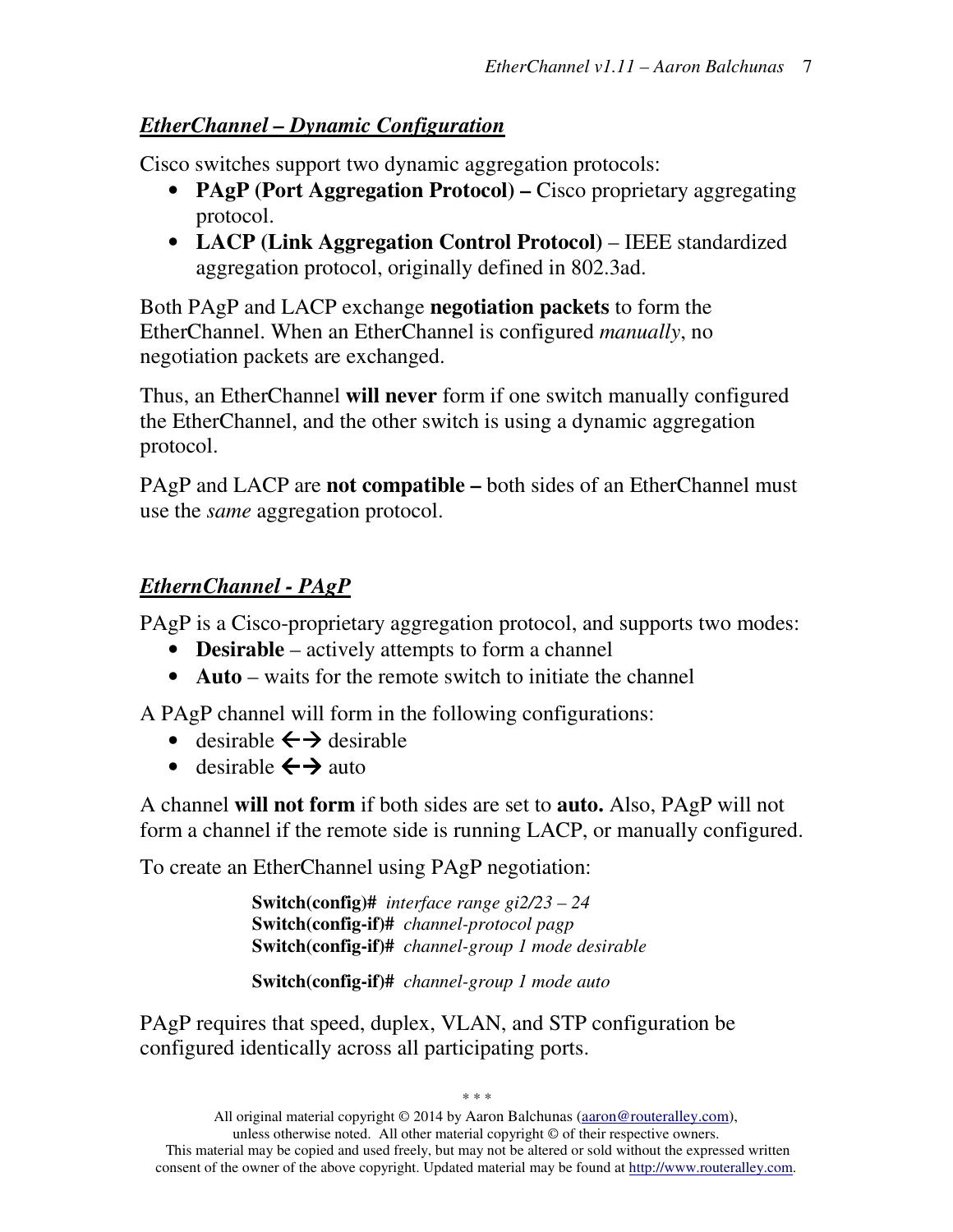## *EtherChannel - LACP*

LACP is an IEEE standard aggregation protocol, and supports two modes:

- **Active** actively attempts to form a channel
- **Passive** waits for the remote switch to initiate the channel

An LACP channel will form in the following configurations:

- active  $\leftrightarrow$  active
- active  $\leftrightarrow$  passive

A channel **will not form** if both sides are set to **passive.** Also, LACP will not form a channel if the remote side is running PAgP, or manually configured.

To create an EtherChannel using LACP negotiation:

**Switch(config)#** *interface range gi2/23 – 24* **Switch(config-if)#** *channel-protocol lacp* **Switch(config-if)#** *channel-group 1 mode active* 

**Switch(config-if)#** *channel-group 1 mode passive* 

LACP requires that speed, duplex, VLAN, and STP configuration be configured identically across all participating ports.

Recall that a maximum of **8 active ports** are supported in a single EtherChannel. LACP supports adding an *additional* 8 ports into the bundle in a **standby** state, to replace an active port if it goes down.

LACP assigns a numerical *port-priority* to each port, to determine which ports become active in the EtherChannel. By default, the priority is set to **32768**, and a **lower** priority is preferred. If there is a tie in *port-priority*, the lowest port number is preferred.

To change the LACP *port-priority* to something other than default:

**Switch(config)#** *interface range gi2/23 – 24*  **Switch(config-if)#** *lacp port-priority 100* 

LACP also assigns a *system-priority* to each switch, dictated which switch becomes the decision-maker if there is a conflict about active ports. The default system-priority is **32768,** and a **lower** priority is again preferred. If there is a tie in *system-priority,* the lowest switch MAC address is preferred.

To globally change the *system-priority* on a switch:

**Switch(config)#** *lacp system-priority 500*